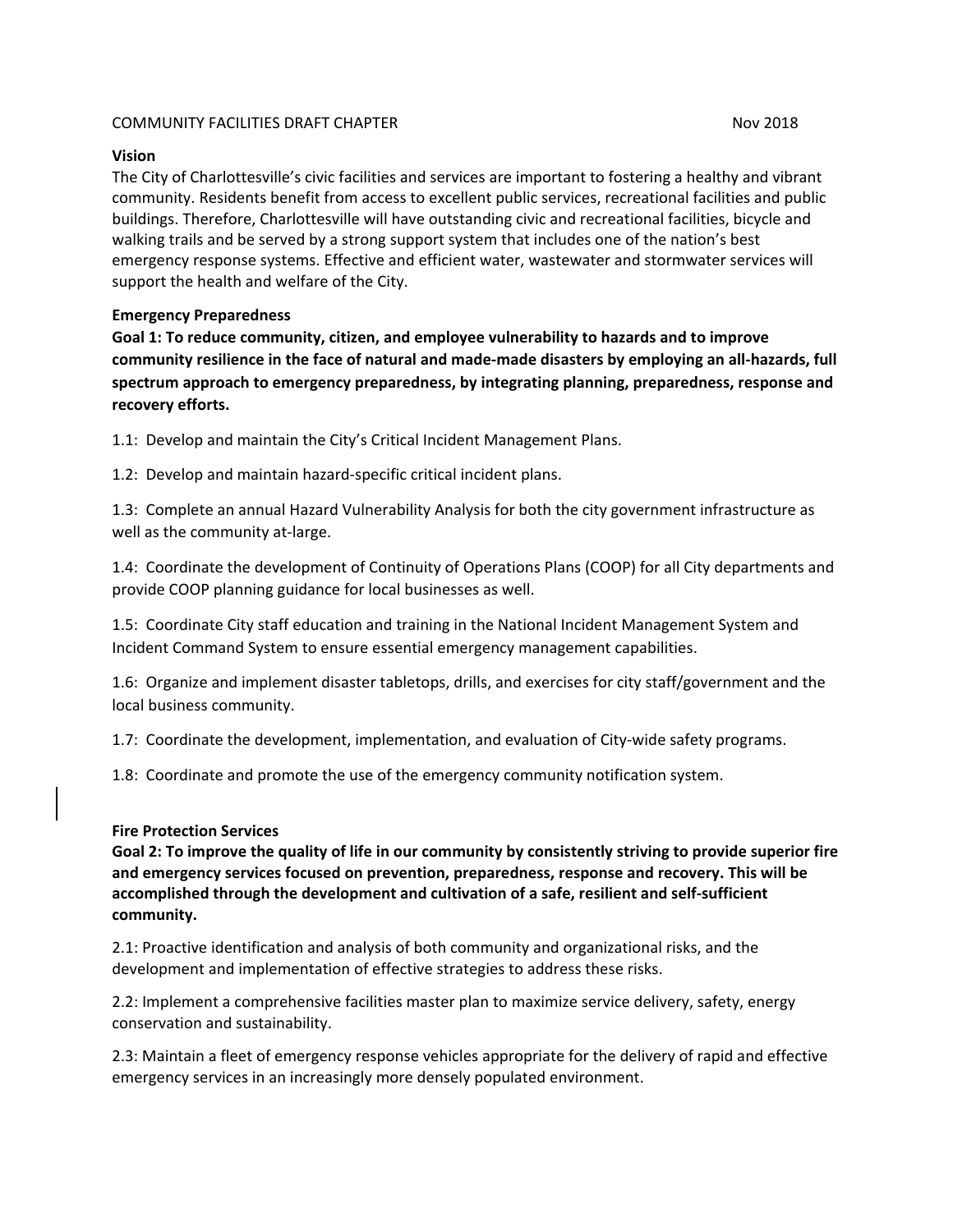2.4: Provide an aggressive, comprehensive Community Risk Reduction program through fire and life safety education and effective fire code enforcement.

2.5: Maintain a superior Insurance Service Office rating of Class 1 and accredited agency status through the Commission on Fire Accreditation International to ensure the city's infrastructures supports the provision of adequate fire protection.

2.6: Recommend and advocate for the installation of fire protection systems in all renovated and newly constructed buildings.

### **Emergency Medical Services**

**Goal 3: To support a resilient, safe community through the provision of the highest quality Emergency Medical Services focused on service delivery, patient outcomes, and responder health and safety.**

3.1: Adopt and implement an EMS strategy to ensure an appropriate level of EMS first response and transport capability leveraging both career and volunteer resources.

3.2: Maintain a fleet of emergency response vehicles appropriate for the delivery of rapid and effective emergency services in an increasingly more densely populated environment.

3.3: Fully leverage current and future technologies to achieve the most effective resource distribution and unit reliability (such as Automated Vehicle Locators, Mobile Data Computers and Global Information Services).

3.4: Ensure adequate facilities exist for the effective deployment of EMS resources in the community.

3.5: Create adequate facilities that support initial and on-going education and training for EMS providers, and professional development.

### **Police Department**

**Goal 4: Secure adequate facility space, equipment, and staff for the Police Department and its operations to continue providing safety and protection to Charlottesville residents.**

4.1: Identify and obtain a new permanent, centralized facility for the Police Department which will address current and future operational, space, storage and parking needs.

4.2: Identify and obtain a location which will provide adequate space for a Regional Training Facility which can be shared with other local law enforcement agencies.

4.3: Purchase and implement needed technology for the Police Department and its operations.

4.4: Identify and obtain locations throughout the city for police substations that will increase efforts in community policing.

4.5: Upgrade the quality of vehicles purchased by the Police Department that will better suit operational needs. Consideration should be given to lower cost, high interaction vehicles that enhance community policing efforts such as bicycles and scooters.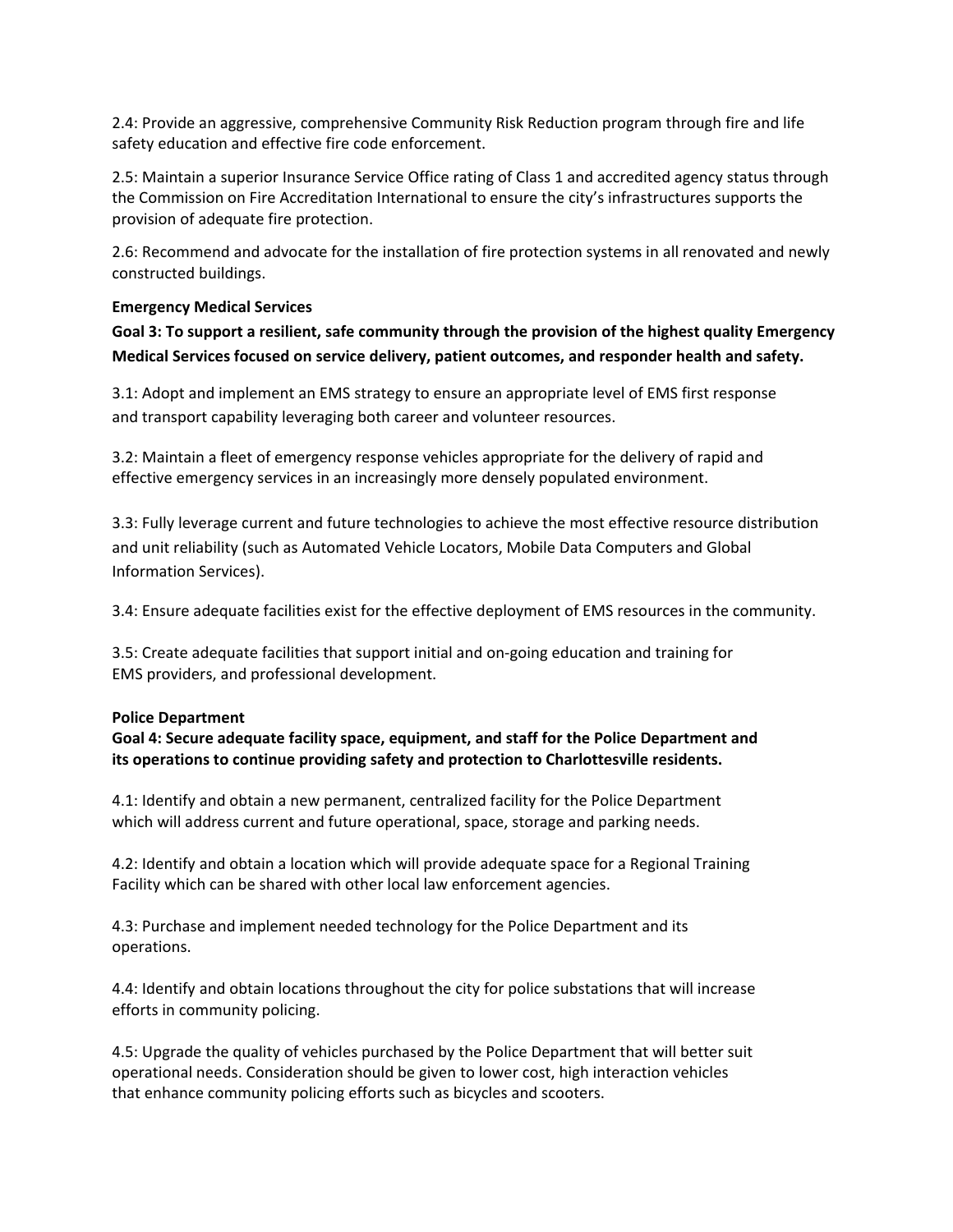4.6: Purchase and implement security upgrades for the Police Department that include a video monitoring system of our facility as well as adjacent areas.

#### **Water Infrastructure**

**Goal 5: Improve the water system infrastructure to provide reliable, healthy, and efficient water service to City residents with contingencies for drought conditions and address capacity needs within the City as part of any improvements.**

5.1: Maintain, repair, and replace water lines where necessary to minimize emergency operations and maintenance.

5.2: Map, inspect, and inventory the existing infrastructure, assess the condition of water facilities, and identify actions that can be taken to improve the hydraulic conditions of the water network.

5.3: Continue to implement the recommended improvements for increased capacity, fire protection, and redundancy of systems by replacing and/or upsizing water lines as outlined in the City's Water Prioritization Study.

5.4: Ensure that all applications for increased capacity are analyzed to discern adequate water line capacity and water meter sizing in the review process.

5.5: Identify sources of non-revenue water and focus efforts in reducing those water losses.

5.6: Support and coordinate efforts with the Rivanna Water and Sewer Authority and the Albemarle County Service Authority to provide a more efficient distribution and treatment system.

5.7: Coordinate timing of improvements with similar efforts to complete Streets that Work plan priorities where possible.

### **Wastewater Infrastructure**

**Goal 6: Improve wastewater infrastructure to provide effective sanitary sewer services to residents, to accommodate the increased projected densities and uses in the City, and to protect public health and water quality.**

6.1: Maintain, repair, and replace sanitary sewer lines where necessary to minimize emergency operations and maintenance.

6.2: Map, inspect, and inventory the existing infrastructure, assess the condition of these facilities, and identify actions that can be taken to improve the conditions of the wastewater network, especially the capacity of the sewer system in prime development areas.

6.3: Emphasize the annual maintenance of wastewater facilities and continue to identify and complete improvement projects. This includes, but is not limited to, increasing the size of pipes to enlarge the system's capacity, relocating main lines that were built on private property, or building new main lines to extend the system.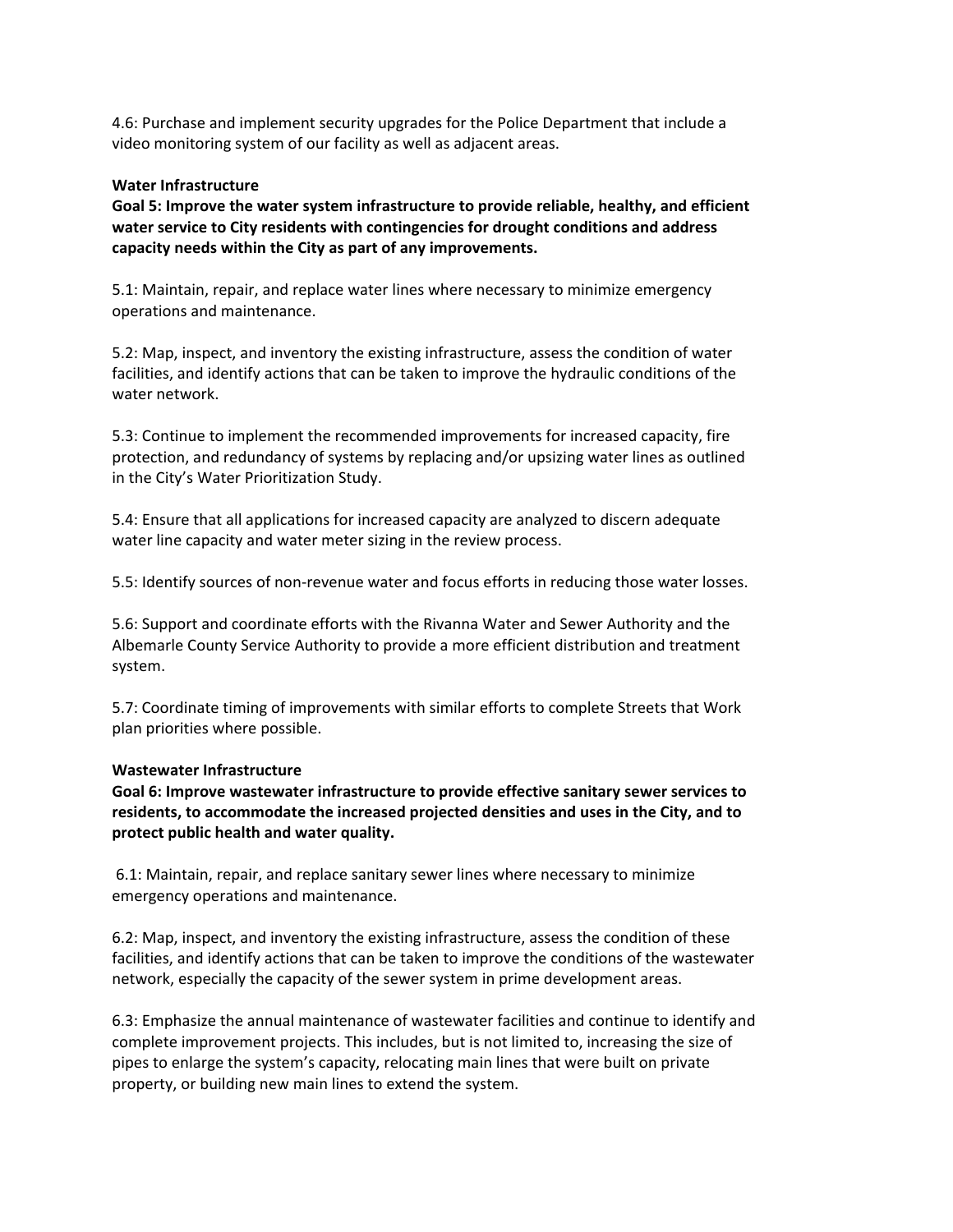6.4: Continue to improve sanitary sewer infrastructure to eliminate sanitary sewer overflows and reduce infiltration and inflow.

6.5: Design and replace the 14th/15th Street Collector sewer line. The sewer line currently exceeds capacity and will be receiving significant additional flow from developments currently under construction and planned development in this area.

6.6: Support and coordinate efforts with the Rivanna Water and Sewer Authority and the Albemarle County Service Authority to provide a safe and reliable sanitary sewer collection and treatment system.

6.7 Coordinate timing of improvements with similar efforts to complete Streets that Work plan priorities where possible.

### **Stormwater Conveyance Infrastructure**

**Goal 7: Improve stormwater conveyance infrastructure to provide a safe and effective public drainage system while mitigating the water resources impacts of said infrastructure.**

7.1: Map, inspect, and inventory the stormwater conveyance network to assess the condition, configuration, location, and extents of the stormwater conveyance infrastructure to facilitate strategic actions to maintain and improve the condition and integrity of the network.

7.2: Rehabilitate, repair, and replace public stormwater conveyance infrastructure both preventively and reactively to promote sustainable stewardship of the stormwater conveyance system.

7.3: Modernize, on a case-by-case basis, the stormwater conveyance system to achieve compliance with current local and state engineering standards, specifications, and best practices.

7.4: Ensure that proposed additions and modifications to the existing stormwater conveyance infrastructure network are implemented in a way that addresses deficiencies of the existing infrastructure.

7.5: Incorporate, as is practicable, water quality improvements and measures that lessen the impact to receiving water bodies when improvements are made to stormwater conveyance infrastructure.

7.6: Continue to advance the understanding of best policy and practice related to the City's public/private stormwater conveyance system with the goal of integrating public responsibility and private needs.

7.7: Coordinate timing of improvements with similar efforts to complete Streets that Work plan priorities where possible.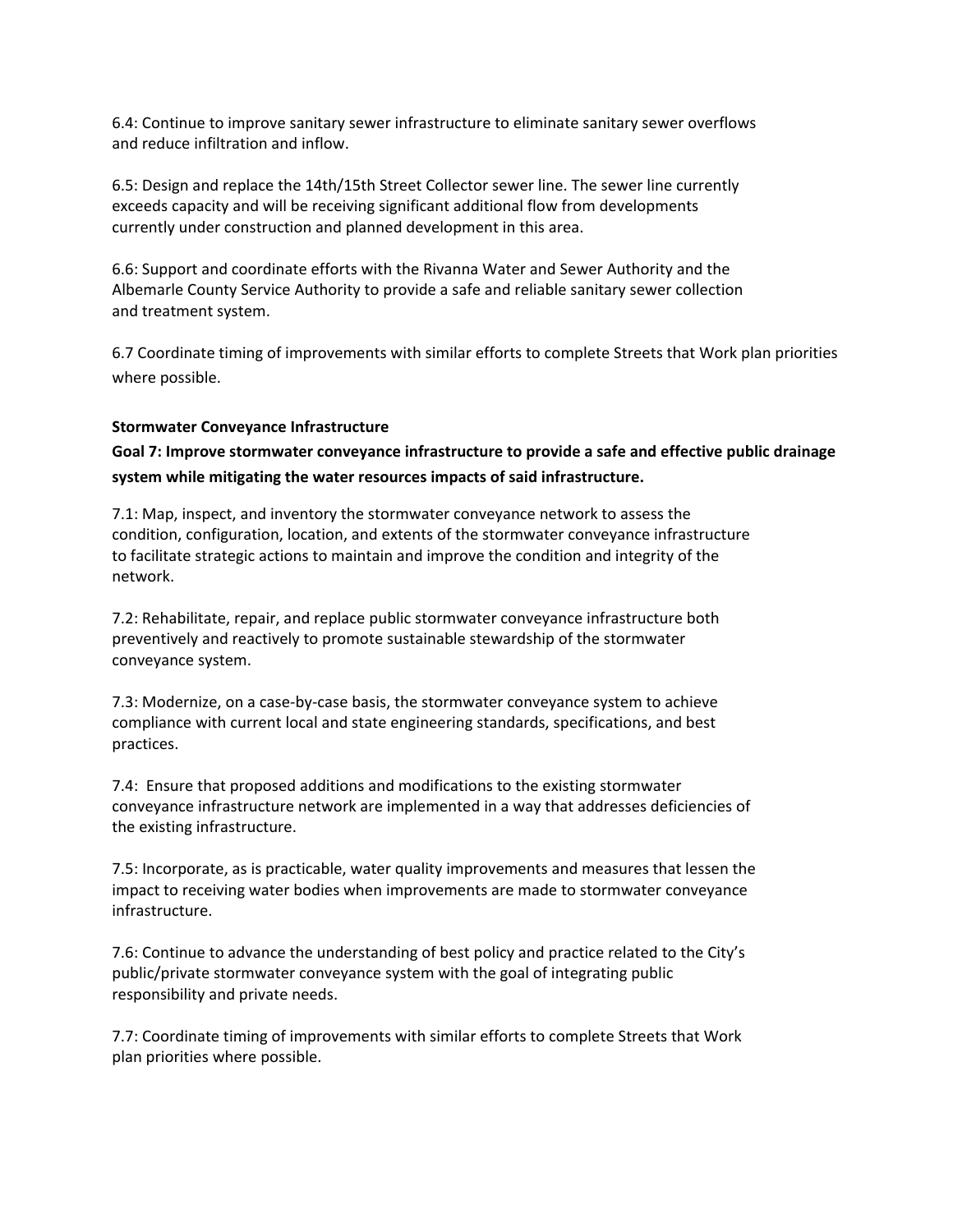#### **Gas Infrastructure**

**Goal 8: Maintain the existing gas system within City and County limits, expand the system to new development, and provide a safe and efficient service for the community.**

8.1: Map, inspect, and inventory the existing infrastructure, assess the condition of these facilities, and identify actions that can be taken to improve the conditions of the natural gas network.

8.2: Continue to promote public awareness regarding gas safety and reduce third party damages to the gas system.

8.3: Continue to expand the natural gas system within the designated growth areas to target the home improvement and new development markets, as well as existing homes that may not have natural gas service.

8.4: Coordinate timing of improvements with similar efforts to complete Streets that Work plan priorities where possible.

#### **Parks and Recreation (Upgrades)**

**Goal 9: Upgrade existing park and recreation infrastructure to modern standards and address the value and uses of natural areas.**

9.1: Develop and apply as appropriate system-wide design standards.

9.2: Improve the overall aesthetics of park sites through signage, landscaping, parking lot and safety improvements that also include area lighting and trash receptacles in appropriate locations.

9.3: Create resource management plans to support and maintain natural areas and create a new core recreation service in environmental education to educate users on the value of these natural areas.\*

9.4: Update recreation amenities and refurbish existing restrooms and drinking fountains.

9.5: When possible, parks should provide a cross functional benefit for the City's environmental goals.

### **Parks and Recreation (Expansion) Goal 10: Expand current inventory of park facilities**

10.1: Examine the feasibility of creating a regional park authority in conjunction with City/County planning efforts.\*

10.2: Prioritize and encourage acquisition of natural areas, particularly along existing and proposed trails and near the Rivanna River, through developer contributions and fee simple purchase.

10.3: Encourage the acquisition of land that serves a cross functional purpose as parkland/public space and the development of green infrastructure and prioritize land acquisition.

10.4: Add additional rectangular fields to the parks and recreation network.\*

10.5: Add fenced, smaller, flexible athletic fields designed to accommodate multiple recreational uses.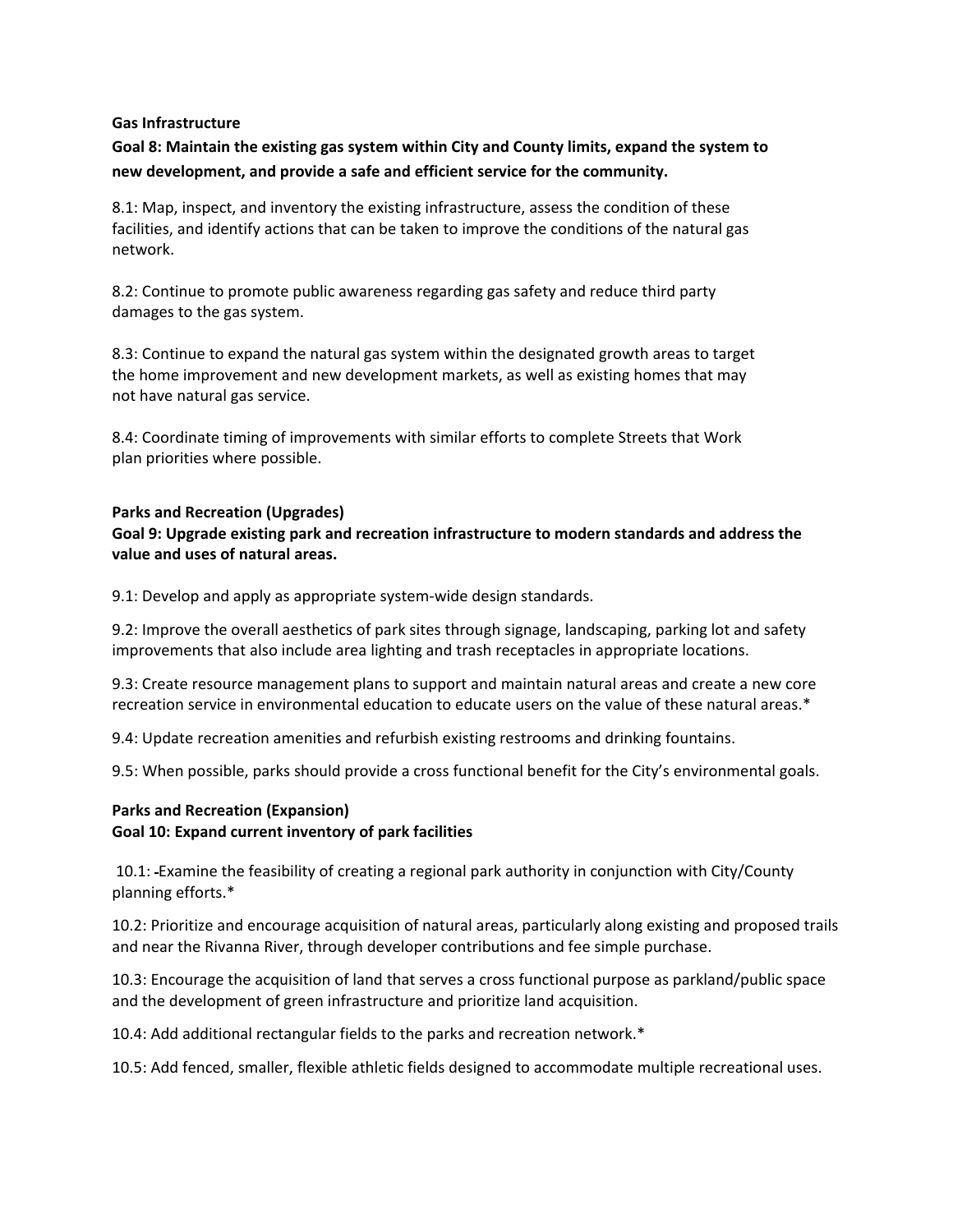# **Parks and Recreation (Use) Goal 11: Promote efficient use of all park properties and recreation facilities.**

11.1: Create a Parks and Recreation system wide Master Plan for the City, align current and future park master plans, and continue to evaluate and adjust programs to align all program lifecycles and establish new programs.

11.2: Enhance multimodal access to parks.\*

11.3: Incorporate best design practices for creating multiple, complimentary uses in urban scale parks while following best practices for the stewardship of the parks' historic resources.

# **Parks and Recreation (Best Practices)**

**Goal 12: Adopt customized park and recreation facility standards that support a livable community for the City and its partnering agencies, and perform consistent maintenance on all parks and recreation facilities.**

12.1: Implement facility standards that support the recreation needs of the community and region.

12.2: Continue to pursue partnerships to meet City and Departmental service delivery goals.

12.3: Establish maintenance standards and frequencies for all park facilities, trails and recreation facilities in the system.

12.4: Communicate park maintenance standards to users of parks and recreation facilities.

12.5: Continue to include more kinetic and/or creative play modules and equipment in city playgrounds.

# **Parks and Recreation (Trails)**

# **Goal 13: Connect the park system to the community through the development of trails and through the effective and appropriate design of park and recreation facilities.**

13.1: Fully implement the Bicycle and Pedestrian Master Plan that has been approved by City Council.

13.2: Encourage land and easement acquisition along trail corridors to ensure permanent use as trail and the ability to manage land as park space and a green infrastructure resource.

### **Park and recreation (Environment)**

**Goal 14: Develop trails that are sensitive to the community's environmental system and cultural and historic resources.** 

14.1: Ensure that all new trails and trail improvements are designed within the context of surrounding natural systems and urban areas to maximize positive and minimize negative impacts on environmental systems and cultural and historic resources. Formalize guidelines for trail design, trail construction materials, trail maintenance and improvements.

14.2: Develop information materials and trail signage that highlight the characteristics of natural resources and cultural and historic areas located along trail systems in the City and within parks.

### **Parks and Recreation (Access)**

**Goal 15: Create balance and accessibility for all types of parks and facilities across the City.**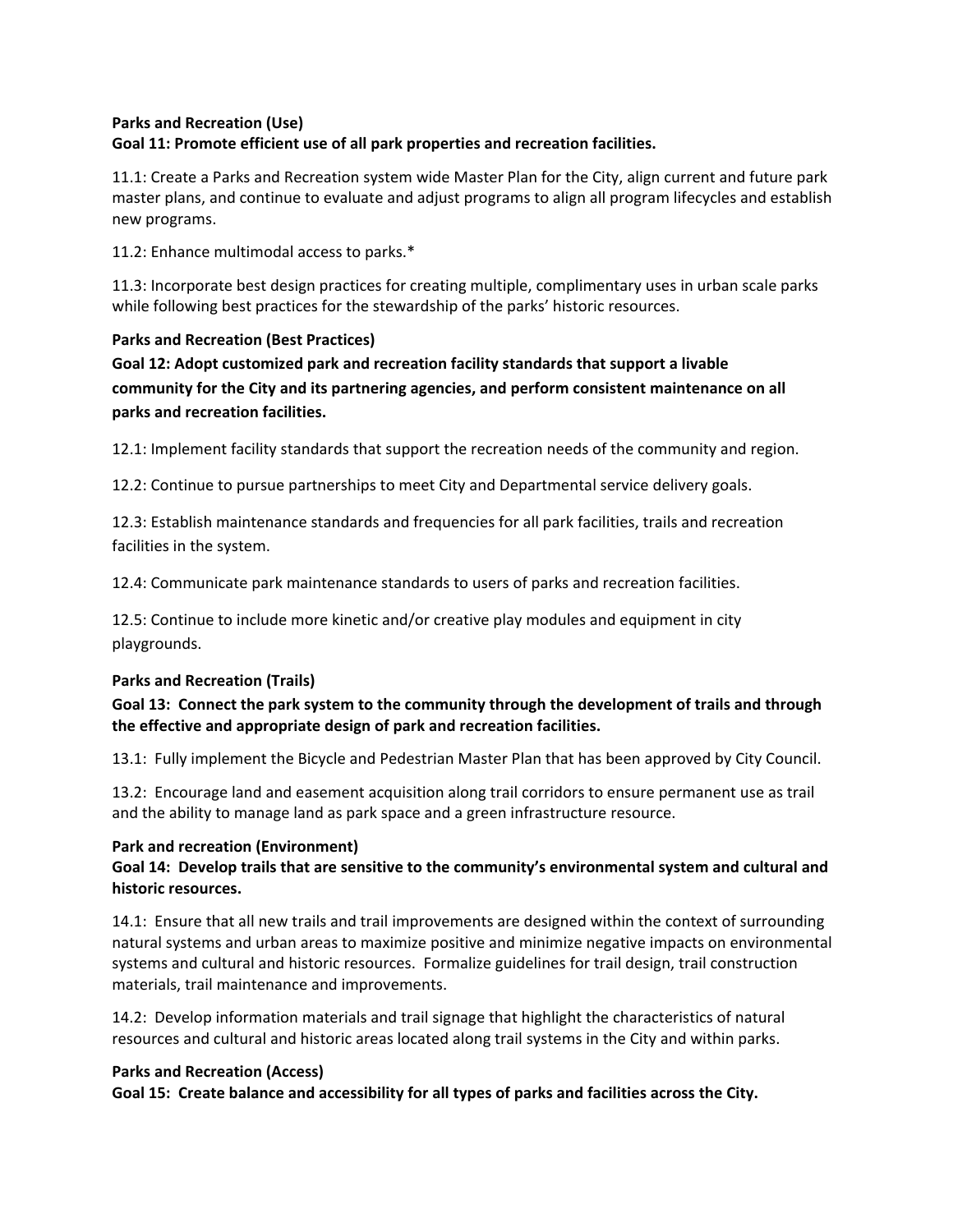15.1: Continue to utilize GIS mapping to examine the equity or disparities in place by park and facility types.

### **Parks and Recreation (Facilities and Programs)**

## **Goal 16: Develop and implement cost recovery and program standards as they apply to core offerings, services and facilities.**

16.1: Determine the true cost of services for programs and facilities (including parking), and create a cost recovery goal for each program.

16.2: Facilities should be designed to produce revenue to offset operating costs.

### **Educational Institutions**

## **Goal 17: Improve and maintain City public school facilities to continue providing an excellent education to City students.**

17.1: Complete all needed renovations, repairs, and improvements according to the Public Works Department's system of prioritization, and in close coordination with Charlottesville City Schools administration and School Board.

17.2: Maintain school properties in accordance with the Memorandum of Understanding developed in 2013.

17.3: Ensure that community planning addresses and responds to the impact of population growth on existing enrollment and services provided by schools, including the capacity and quality of spaces, buildings, and grounds.

17.4: Develop and implement a school buildings and grounds modernization program to continually redesign internal and external learning spaces that reflect best practices in education.

17.5: Employ innovative technology and green building practices for all eligible capital construction and renovation projects, and in routine maintenance program efforts.

17.6: Develop and maintain detailed inventories of all school facility elements, and develop condition indexes to guide maintenance, replacement and improvement investments. This practice should include both annual assessments of critical equipment conducted internally and periodic facility condition assessment conducted by third-party consultants.

# **Public Buildings (Government)**

# **Goal 18: Develop and maintain state of the art meeting spaces in modern, safe, and accessible public facilities.**

18.1: Ensure that community planning addresses and responds to the impact of population growth on City of Charlottesville service provision agencies, including the capacity and quality of spaces, buildings, and grounds.

18.2: Employ innovative technology and green building practices for all eligible capital construction and renovation projects, and in routine maintenance and custodial program efforts.

18.3: Develop and maintain detailed inventories of all government facility elements, and develop condition indexes to guide maintenance, replacement and improvement investments. This practice should include both annual assessments of critical equipment conducted internally and periodic facility condition assessment conducted by third-party consultants.